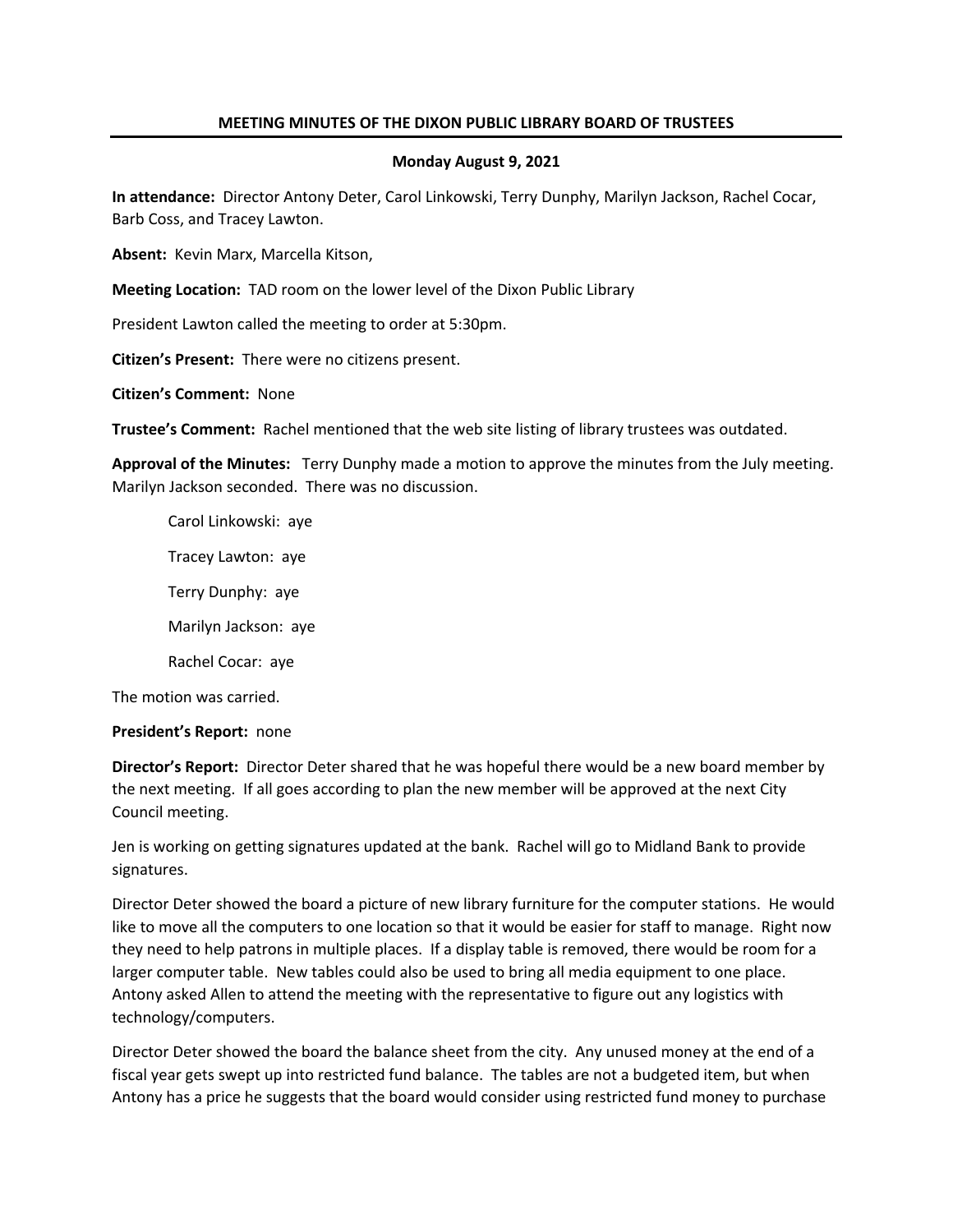the tables at that time. He will check with the city attorney to make sure all is ok. Antony suggests the board create a fund with \$175,000 which would be a "rainy day fund" that could cover operating costs for one month. This could be helpful in the event that the county is late on their payment. This could be put on agenda as an action item next month.

Marilyn asked about the specifications of the new tables. Currently the stacks for browsing books are close to the computer usage area. She wondered if the new tables could be less wide to allow for more walking room around the stacks. Antony stated he was mindful of this and would be open to moving the tables to create more room. The placement is bound by the location of the power source but he will see what is possible.

There has been no update on funding from the state library for the project to refurbish the basement. He will alert the board when he hears something.

**Treasurer's Report:** Marilyn Jackson made a motion to approve the treasurer's report as submitted. Tracey Lawton seconded.

Carol Linkowski: aye Tracey Lawton: aye Terry Dunphy: aye Marilyn Jackson: aye

Rachel Cocar: aye

The motion was carried.

**Invoices and Expenditures:** Carol Linkowski made a motion to ratify the invoices and expenditures and Terry Dunphy seconded.

Carol Linkowski: aye

Tracey Lawton: yes

Terry Dunphy: aye

Marilyn Jackson: aye

Rachel Cocar: aye

The motion was carried.

## **Committee Reports:**

- ❖ **Finance and Budget:** none
- ❖ **Building and Grounds:** none
- ❖ **Personnel and Salary:** none
- ❖ **By-laws, Policies, and Procedures:** none
- ❖ **Technology and Technology Resources:** none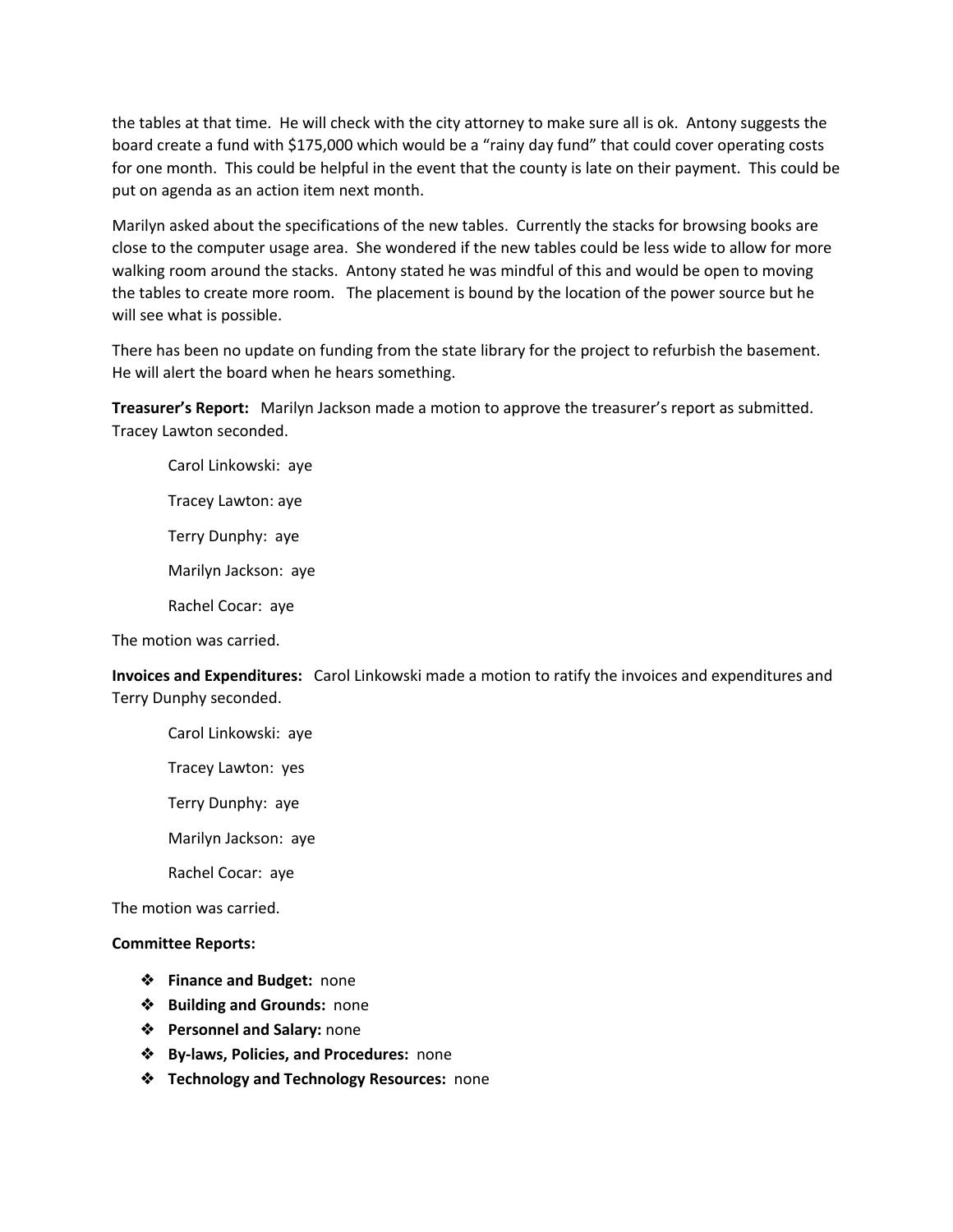## **Regular Calendar Business:** none

#### **Unfinished Business:** none

#### **New Business:**

Consider and approve new language in Policy Section 4, Part C regarding providing free non-resident cards to Disabled Veterans. Carol recommended we table this item until the next meeting to clean up some language.

Consider and approve a proposal for the installation of air purifiers. Illinois has a grant scheme currently where you can apply for the grant to pay for air purifiers. The grant has a specific clause in it saying you can't use the grant money to purchase anything that requires a technician to install it. This limits purchases to freestanding units. Antony was not in favor of this because those would clutter up spaces and creates a trip hazard. In order to purify the air in the entire building many purifiers would be needed. Director Deter instead contacted Loescher to request a bid for installing purifiers. There are monies in the trust building lines that would cover this. They would install something inside each air handler or rooftop unit. The quote came in at just under \$5,500. This seemed like a reasonable amount given the work necessary to install. Because the director's spending limit is under \$5,000, Antony brought this to the board. Rachel Cocar made a motion to approve the installation of air purifiers. Terry Dunphy seconded.

Carol Linkowski: aye Tracey Lawton: aye Terry Dunphy: aye Marilyn Jackson: aye Rachel Cocar: aye

The motion was carried.

**Other Business:** Discuss possible procedures for sending certain items to collection. Director Deter shared that the company Unique specializes in doing collections for libraries. It is important to find the balance between recovering tax payer funded material that is lost to the tax payer versus the "bad press" libraries receive for pursuing collections. If the newspaper or city hall got involved it would be explained that recovery of fees or balances would be to recover items that belong to the tax payer. Because this company specializes in libraries they use the same software. They charge \$9.95 per collection item. There are just over 300 items still unreturned after letters sent to patrons. Collections agencies generally discourage going after items less than \$25. Antony recommends that when starting the board would not go after anything under \$50. Whether or not money is recoverable, the \$9.95 fee is still applied. This fee can be charged to the patron. The company uses skip tracing so that addresses and phone numbers are checked against a national database. Antony asked for board feedback as to whether he should pursue this.

Marilyn asked how long the library would wait before pursuing collections. Antony said it would not be before items were late for 60 days. She also asked about I-DROP as an alternative to receive payment.